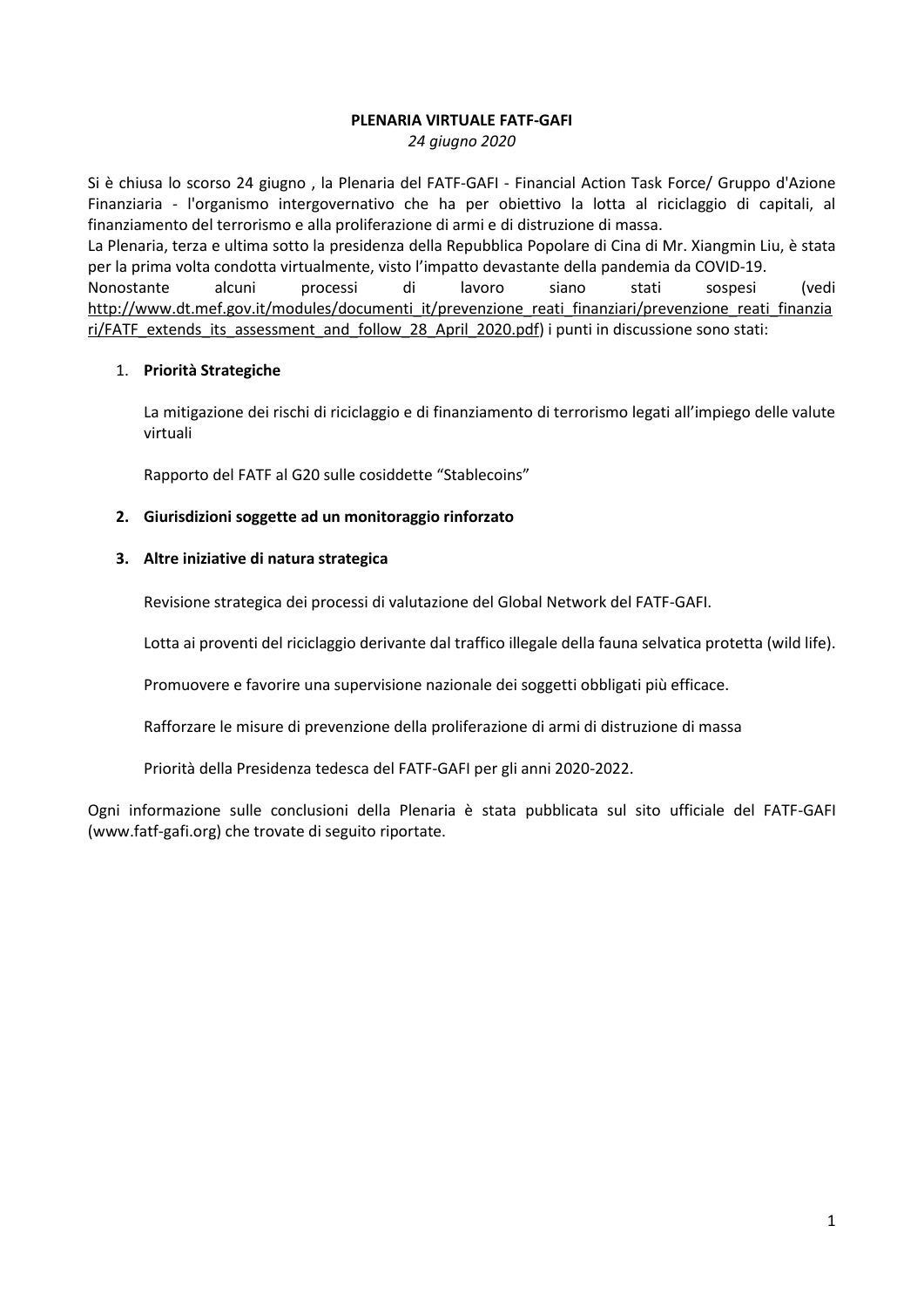

# Outcomes FATF Virtual Plenary, 24 June 2020

*Paris, 24 June 2020* – FATF President Xiangmin Liu chaired the third and last Plenary meeting under the [Chinese](https://www.fatf-gafi.org/publications/fatfgeneral/documents/chinese-presidency-outcomes.html)  [Presidency.](https://www.fatf-gafi.org/publications/fatfgeneral/documents/chinese-presidency-outcomes.html) As the world continues to grapple with the devastating human and economic impact of the COVID-19 pandemic, the FATF held this Plenary meeting as a virtual event due to lockdown measures and travel restrictions. Nevertheless, the FATF kept up its important work, particularly as new money laundering and terrorist financing threats and vulnerabilities have emerged during the crisis.

Delegates worked through an agenda of key issues, reflecting the decision the FATF took in [April](http://www.fatf-gafi.org/publications/fatfgeneral/documents/mer-postponement-covid-19.html) this year, to extend its assessment and follow-up process deadlines.

## **1. Strategic Initiatives**

- o Mitigating the money laundering and terrorist financing risks of virtual assets.
- o FATF Report to the G20 on so-called 'Stablecoins'.

## **2. Country-specific processes - Jurisdictions under increased monitoring 3. Other Strategic Initiatives**

- o Strategic review of the FATF Global Network assessment processes
- o Money laundering and the Illegal Wildlife Trade
- o Promoting and facilitating more effective supervision at national level
- o Strengthening measures to prevent the financing of proliferation of weapons of mass destruction
- o Discussion of the priorities under the German Presidency of the FATF

# 1. Strategic Initiatives

### Mitigating the money laundering and terrorist financing risks of virtual assets

The FATF discussed the results from a 12-month review that monitored how countries and services providers are implementing the FATF's requirements on virtual assets and virtual asset service providers (VASPs).

In June 2019, the FATF addressed the threat of criminal and terrorist misuse of virtual assets by finalising amendments to the FATF Recommendations and clarifying how its standards apply to virtual assets and VASPs. At the same time, the FATF committed to undertake a 12-month review of the implementation of its revised FATF Standards and established a Contact Group to engage industry and monitor industry-led efforts to enhance compliance with the FATF Standards and better safeguard the international financial system from abuse. The report finds that, overall, both the public and private sectors have made progress in implementing the revised FATF Standards, in particular in the development of technological solutions to enable the implementation of the ['](https://www.fatf-gafi.org/publications/fatfgeneral/documents/outcomes-fatf-plenary-june-2020.html#fn1)travel rule'<sup>"</sup> for VASPs. While the FATF need not amend its revised Standards on virtual assets and VASPs at this point in time, it did highlight the need for further guidance on virtual assets and VASPs. This will help members of the FATF Global Network, many of whom have not yet fully implemented the revised Standards, to make the necessary progress. The FATF will continue its enhanced monitoring of virtual assets and VASPs by undertaking a second 12-month review by June 2021 and consider whether further updates to the FATF Standards are necessary.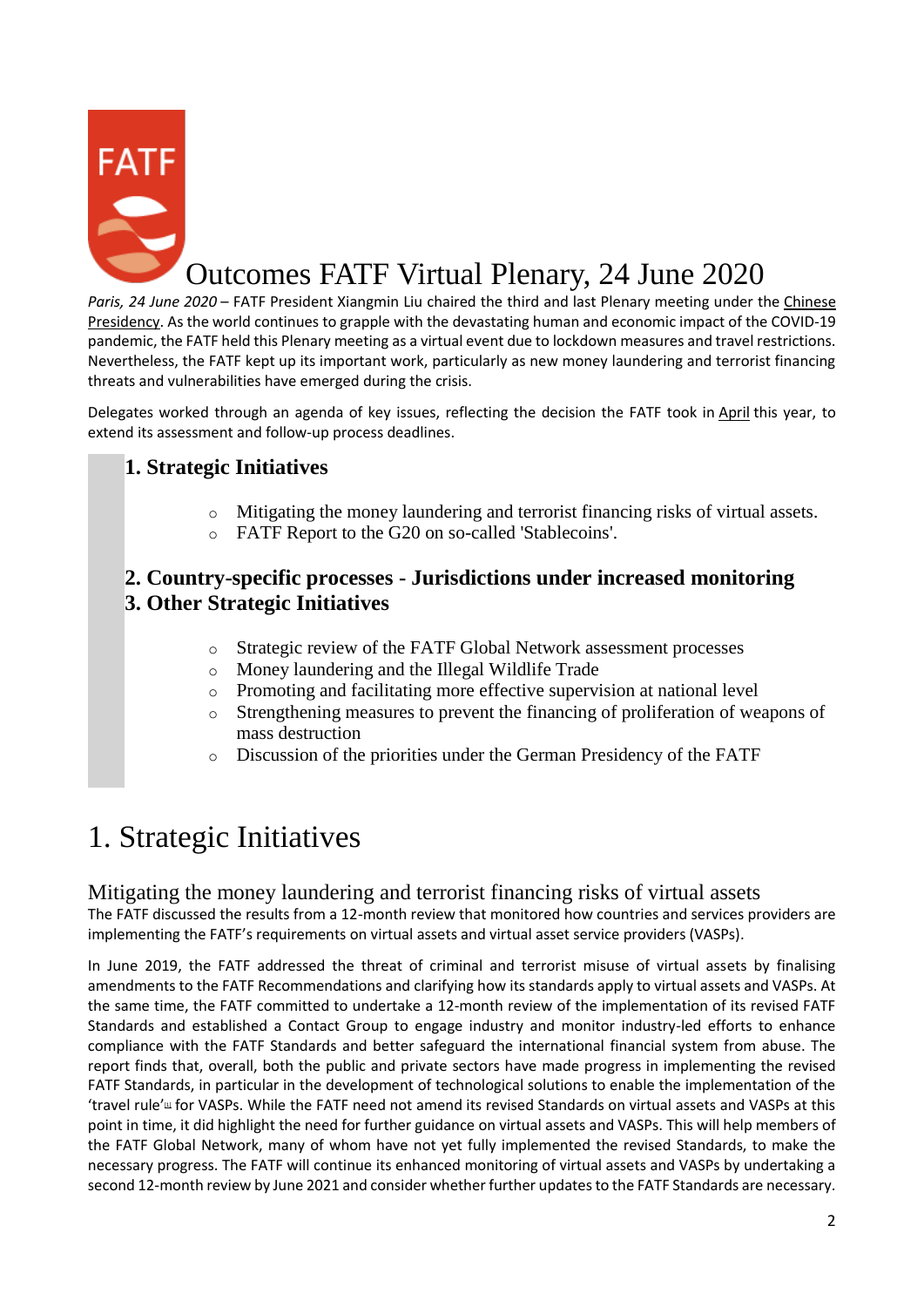In the meantime, the FATF will continue its engagement with the private sector and promote understanding of the ML/TF risks of virtual assets and VASPs, including with the publication of red flag indicators and case studies by October 2021. The *12-Month Review of the Revised FATF Standards on Virtual Assets/VASPs* report will be published on the FATF website at the beginning of July.

### FATF Report to the G20 on so-called 'Stablecoins'

In October 2019, the G20 asked the FATF to consider the AML/CFT issues relating to so-called stablecoins, particularly so-called "global stablecoins" (i.e. those with potential for mass-adoption). The Plenary approved the FATF's report to the G20, which complements work by the Financial Stability Board and the International Monetary Fund. Some so-called stablecoins, particularly those that have the potential to be mass-adopted, could potentially cause a shift in the virtual asset ecosystem and have implications for money laundering and terrorist financing risks. The report confirms that the FATF Standards clearly apply to so-called stablecoins and that no further amendments to the Standards are required at this time. However, the report also recognises that this is a rapidly evolving area and that it is essential to continue to closely monitor the ML/TF risks of so-called stablecoins, including anonymous peer-to-peer transactions via unhosted wallets. The report highlights four areas for further attention, including whether further updates to the FATF Standards are necessary and the development of guidance for jurisdictions on so-called stablecoins and virtual assets. The *FATF Report to G20 on so-called 'Stablecoins'* will be published on the FATF website at the beginning of July.

# 2. Country-specific processes - Jurisdictions under Increased Monitoring

In April, in response to the COVID-19 crisis, the FATF decided on a general pause in the review process for the list of *High-Risk Jurisdictions subject to a Call for Action* and *Jurisdictions subject to Increased Monitoring*, by granting jurisdictions an additional four months for deadlines.

However, Iceland and Mongolia requested to maintain their original schedule. In light of these requests, and the limited number of their remaining action plan items, the FATF agreed to proceed with the work with these two countries based on the original timelines. Thereafter, both countries reported back on the progress they have made since the February 2020 plenary. As a result, the FATF updated its statement with respect to these two countries only. See *[Jurisdictions subject to Increased Monitoring.](https://www.fatf-gafi.org/publications/high-risk-and-other-monitored-jurisdictions/documents/increased-monitoring-june-2020.html)*

The remainder of the statements identifying *[Jurisdictions subject to Increased Monitoring](https://www.fatf-gafi.org/publications/high-risk-and-other-monitored-jurisdictions/documents/increased-monitoring-june-2020.html)* and *[High-Risk](https://www.fatf-gafi.org/publications/high-risk-and-other-monitored-jurisdictions/documents/call-for-action-june-2020.html)  [Jurisdictions subject to a Call for Action](https://www.fatf-gafi.org/publications/high-risk-and-other-monitored-jurisdictions/documents/call-for-action-june-2020.html)* remain unchanged from February 2020.

# 3. Other strategic Initiatives

### Strategic review of the FATF Global Network assessment process

Starting in June 2019, the FATF has been working to design the mutual evaluation, follow-up and ICRG processes for the next round of assessments which will start in a few years' time. At this Plenary, delegates reached a milestone in this review. The Plenary agreed on key elements of the framework for these future processes of the FATF and its Global Network. These will ensure that evaluations will remain comprehensive and be based on a level playing field, but will be more timely, have greater emphasis on effectiveness and will strengthen the riskbased elements of the assessment process. The FATF expects to complete this strategic review, including the revisions to the Methodology for assessments, in 2021.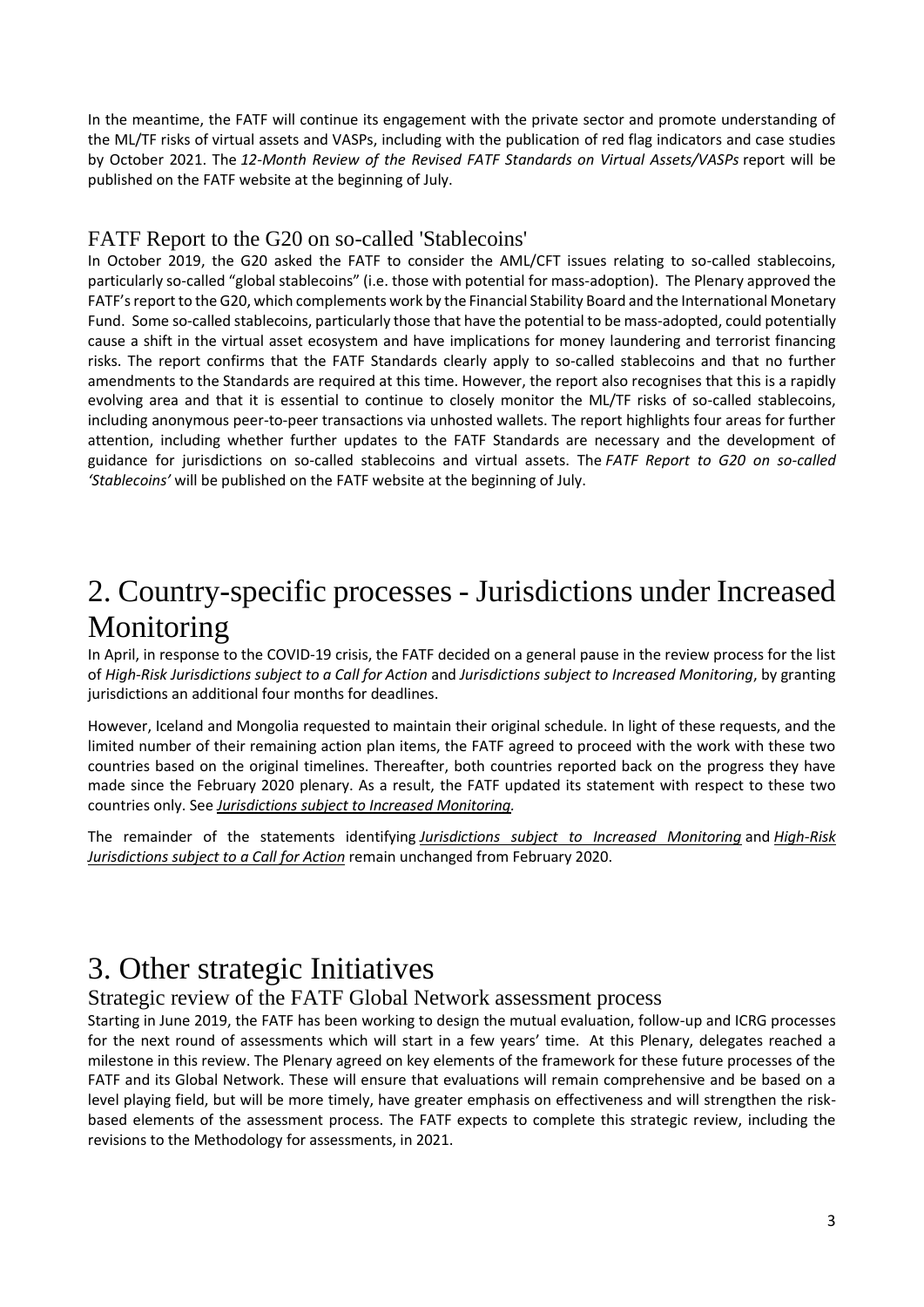## Money laundering and the Illegal Wildlife Trade



The illegal wildlife trade is a major transnational organised crime, which generates billions of criminal proceeds each year. It threatens our biodiversity, in particular vulnerable species, it fuels corruption and has a negative impact on public health and the economy. One of the priorities of the Chinese Presidency was to focus on the financial aspects of this crime and to support jurisdictions to effectively go after profits involved in this criminal trade. Illegal wildlife trade is a global threat, that doesn't just impact the jurisdictions where wildlife is killed or sold. Criminals are misusing the formal financial sector, as well as front companies and the guise of the legal wildlife trade to launder their proceeds. However, many jurisdictions are still not sufficiently prioritising efforts to put a stop to the financial flows involved in illegal wildlife trade. Using input from jurisdictions across the FATF's Global Network, private sector and civil society, this report finds most countries are not taking sufficient action, even those directly impacted by this crime. The report confirms that the FATF Standards are a useful framework to stop money laundering of illegal wildlife trade, but that greater political commitment and continued focus on this issue is needed. The report recommends practical actions that countries can take. These include ensuring that all relevant agencies have the necessary tools to investigate financial flows with links to the illegal wildlife trade, and coordination between authorities responsible for combatting wildlife crimes and those responsible for financial investigations.

#### [Download the report here.](https://www.fatf-gafi.org/publications/methodsandtrends/documents/money-laundering-wildlife-trade.html)

### Promoting and facilitating more effective supervision at national level

Promoting and enabling more effective supervision by national authorities was a priority of the Chinese Presidency. During this Plenary, delegates discussed the outcomes from the first Virtual Supervisor's Forum, which brought together approximately 500 participants representing supervisory bodies from around the world. The virtual event was the last of three events organised during the Chinese Presidency which were all aimed at identifying current challenges in the area of supervision and exploring ways to make supervision more effective. The discussions at these events will contribute to a new FATF guidance paper on risk-based supervision, expected to be completed by June 2021.

### Strengthening measures to prevent the financing of proliferation of weapons of mass destruction

In June 2019, the FATF agreed to pursue further work to strengthen the FATF Standards on countering the financing of proliferation. The FATF has now agreed to a public consultation of modifications to Recommendation 1 and its Interpretive Note, which aim to strengthen requirements for jurisdictions and private sector entities to identify, assess and mitigate the risks of potential breaches, non-implementation, or evasion of the targeted financial sanctions related to proliferation financing. Following this consultation, the FATF will finalise the text of Recommendation 1 and Interpretive Note 1 for further discussion at its October 2020 meeting.

[Click here](https://www.fatf-gafi.org/publications/fatfrecommendations/documents/consultation-recommendation-1.html) for the public consultation on Recommendation 1 and its Interpretive Note.